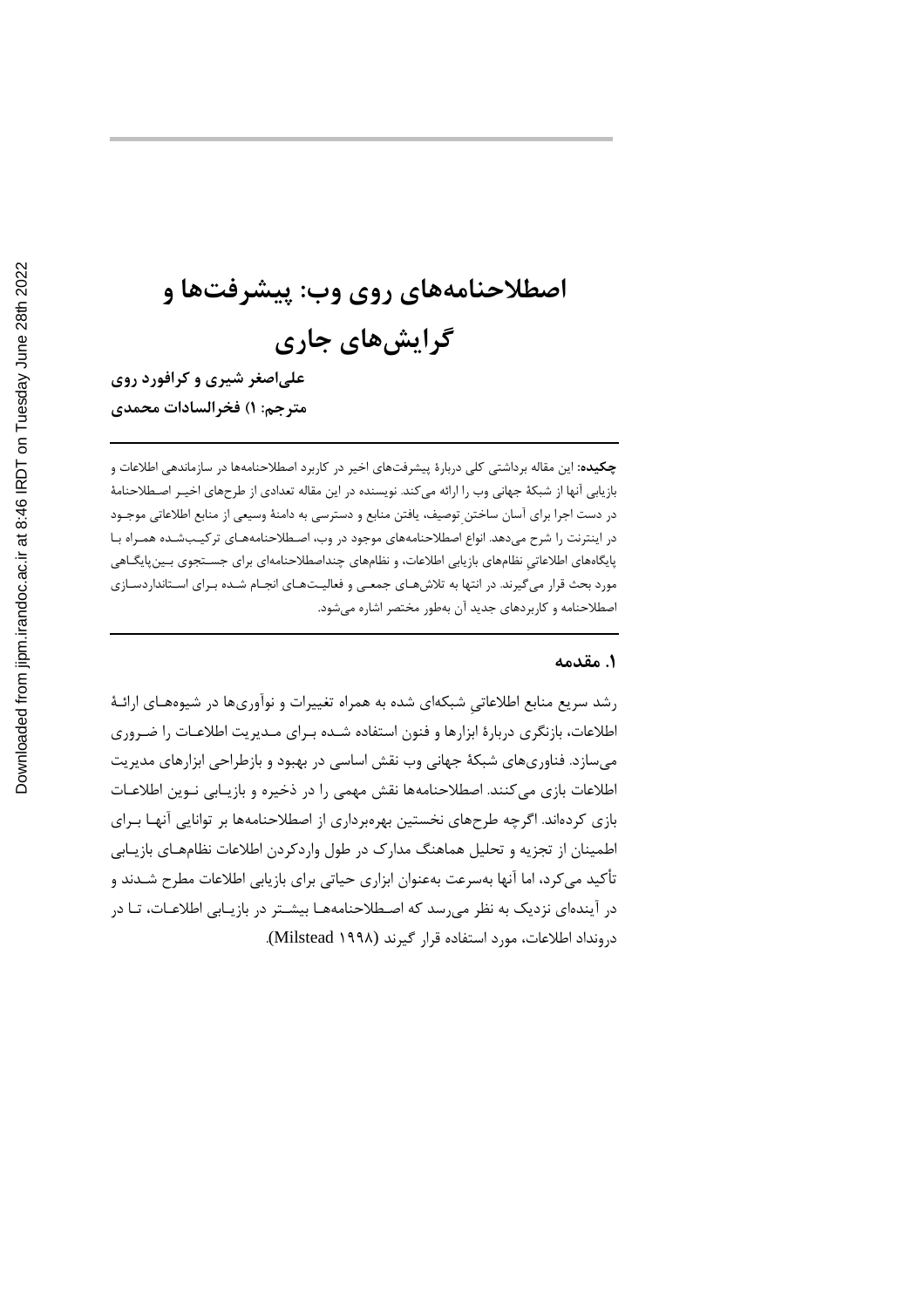حرکت به سمت افزایش کاربرد اصطلاحنامهها بهعنـوان وسـیلهای بـرای بازیـابی، بُعـد عملي آنها را در نظامهاي بازيابي اطلاعات توسعه داده است. همـان گونـه كـه «آچســن» و همکاران اشاره می کنند نقش اصطلاحنامه در حال تغییر است اما همچنان ابزاری مهم برای بازيابي اطلاعات هستند (Aitchison, Gilchrist, and Bawden 1997).

این تأکید مجدد در کاربرد اصطلاحنامهها جهت بازیابی اطلاعـات، بـه معنــی ضـرورت شناخت عمیق حرفهای از تواناییهای پنهان اصطلاحنامههـا، بـهعنـوان جزیــی ضـروری در بزرگترین محیط بازیابی اطلاعات، یعنی همان وب جهان گستر، است.

#### ٢. چرا اصطلاحنامههای روی وب؟

اگرچه تعداد نظامهای عملی بازیابی اطلاعاتی که بهطور مؤثری از اصطلاحنامهها بــهعنــوان ابزارهای جستجو و بازیابی اطلاعات استفاده کنند اندک است، اما شـوق فزاینـدهای کـه در میان توسعهدهندگان اصطلاحنامه برای دسترس بـذیر کـردن اصـطلاحنامههایشـان در وب برای کاربردهای نهانی آنها وجود دارد را، نمی¤وان نادیده گرفت. دسـتکـم ایـن اشـتیاق و افزایش دسترس پذیری اصطلاحنامههای پیوسته، به گونهٔ نزدیکی با مسائل کلیدی مرتبط با ظهور شبكهٔ جهانی وب، شامل موارد زیر در ارتباط است:

- رشد چشمگیر منابع اطلاعاتی نیازمند به شناسایی موضوعی بهتر؛
- انتقال منابع اطلاعاتی سنتی به وب و نیاز به رویکردهای موضوعی هماهنگتر؛
- نیاز فوری برای توصیف و کشف منابع بهوسـیلهٔ اسـتفادهٔ دوبـاره از ابزارهـای مـدیریت اطلاعات مانند واژهنامههای کنترل شده؛
	- مشكلات همراه شده با كيفيت اطلاعات ناهماهنگ بازيابي شده از شبكهٔ جهاني؛
- نیاز به آشنا کردن کاربران با ساختارهای دانش از قبیل اصطلاحنامهها برای دسترسـی آسان و سریع به اطلاعات بهتر سازماندهی شده.

پیدایش حجم وسیع اطلاعات بـر روی وب، افــق جدیــدی را در پــژوهشهــای بازیــابی اطلاعات پدیدآورده است و آن بازیابی اطلاعات مبتنی بر وب است. بهعنوان بخشی از تلاش برای استفاده از ابزارهای بازیابی و فنون مدیریت اطلاعات در این محیط جدید به یک شیوهٔ مؤثرتر وکافی تر، توانـایی پنهـان اصـطلاحنامههـا بـرای کمـک بـه جسـتجوی کـاربران در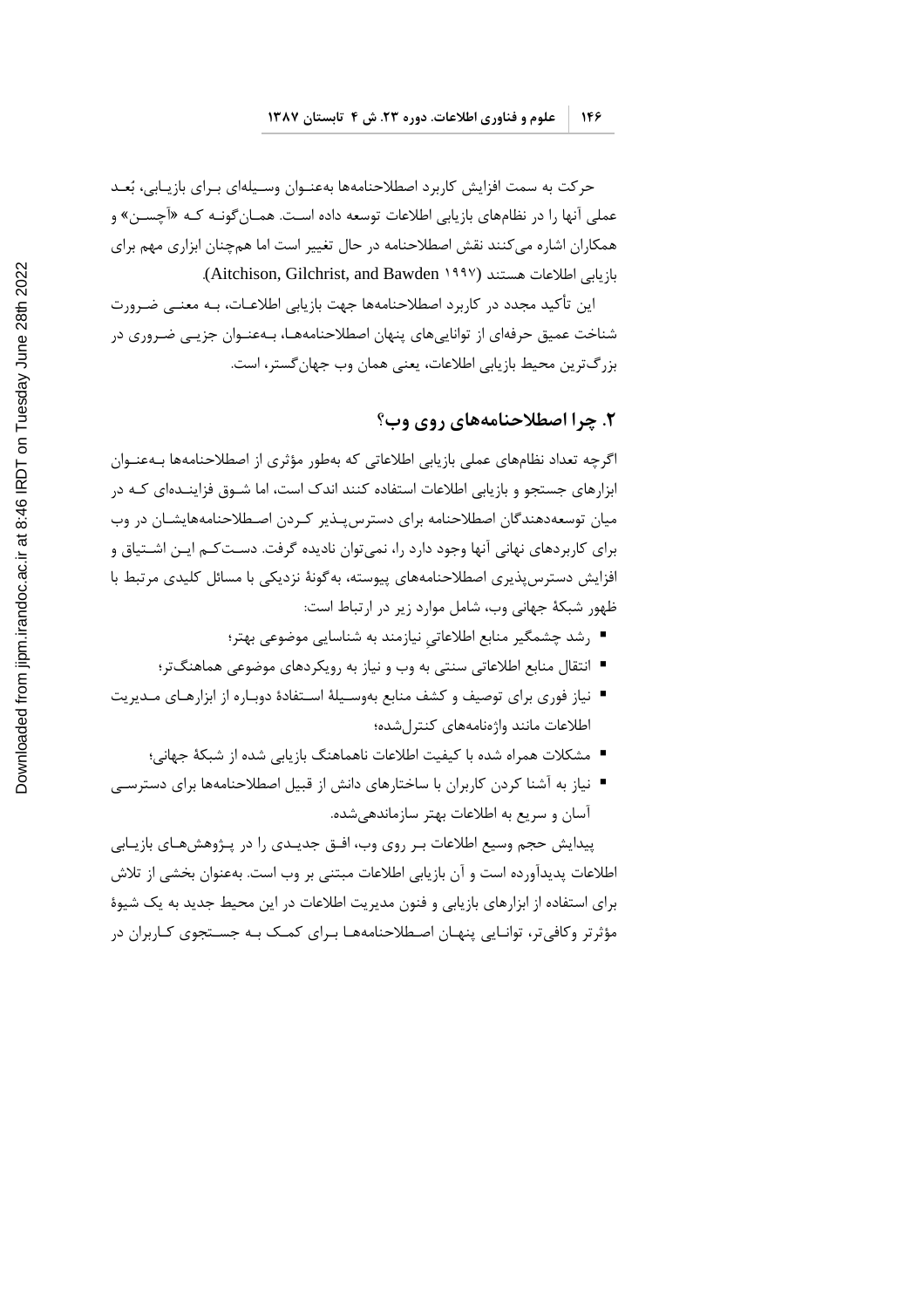فرآیندهای مروری مورد بحث قرار می گیرند. از سوی دیگر کاربران بـیش از پـیش نیازمنـد ابزارهای مفهومی و معنایی مفید، بیش از آن اندازهای کـه بـرای سـازماندهی حجـم وسـیع اطلاعات موجود در وب تلاش می کنند، هستند. ساختارهای معنایی فراهم شـده بـهوسـیلهٔ اصطلاحنامهها می تواند در سازماندهی و بازیابی اطلاعات وب و منـابع دانـش ایفـای نقـش نمايد.

### ۳. انواع اصطلاحنامههای روی وب

اغلب نرمافزارهای تولیدکنندهٔ اصطلاحنامه به توانایی پنهان برنامـههـای وابســته بـه وب از قبیل JAVA ،html و XML برای تدوین و ویرایش اصطلاحنامه یی بردهانـد. بسـیاری از این تولیدکنندگان، نسخههای نوینی از اصطلاحنامههای سنتی خود را تهیه کردهاند کـه در آن کاربردهایی با رابطهایی کاربرمدارتر از پیش و نمایشهای گرافیکی با توانـایی حرکـت و مرور، مديريت مي شود. اين تلاش ها در بهبود بخشـيدن بـه كاربردهـاي اصـطلاحنامههـاي سنتی، از مرورگرهای اصطلاحنامه و شناورها<sup>\</sup> به ارمغان آمده است.

«دیویس» پیشنهاد می کند که اصطلاحنامهها می توانند در وب در شکلی ایستا یـا یویـا انتشار پابند و انتخاب بین این دو شیوهٔ انتشار در وب، شکل و سـازماندهی اصـطلاحنامه را تحت تأثير قرار مے دهد.

دامنهٔ وسیعی از روش های استفاده شده برای انتشار اصطلاحنامه در وب، منجر به ایجاد اصطلاحنامههایی با سطوح مختلف از پیچیدگی در وب خواهد شد. اصطلاحنامههای وابسته به وب می توانند بر مبنای شکل ساختاری مطرحشده به موارد زیر تقسیم بندی شوند:

- اصطلاحنامههـايي در شـكل ايســتاي ســاده ماننــد اصــطلاحنامهٔ «ASFA». اصطلاحنامههایی در قالب html اما همچنان ایستا، بدون استفادهٔ مؤثر از فراییونـد<sup>۲</sup>هـا مانند «Infoterm».
- اصطلاحنامههـایی در قالـب html یویـا بـا قابلیـت ایجـاد پیونـدهای شـناور ماننـد اصطلاحنامه MeSH.
- اصطلاحنامههایی با رابط های دیداری و گرافیکـی ماننـد « Plumb Design Visual «Thesaurus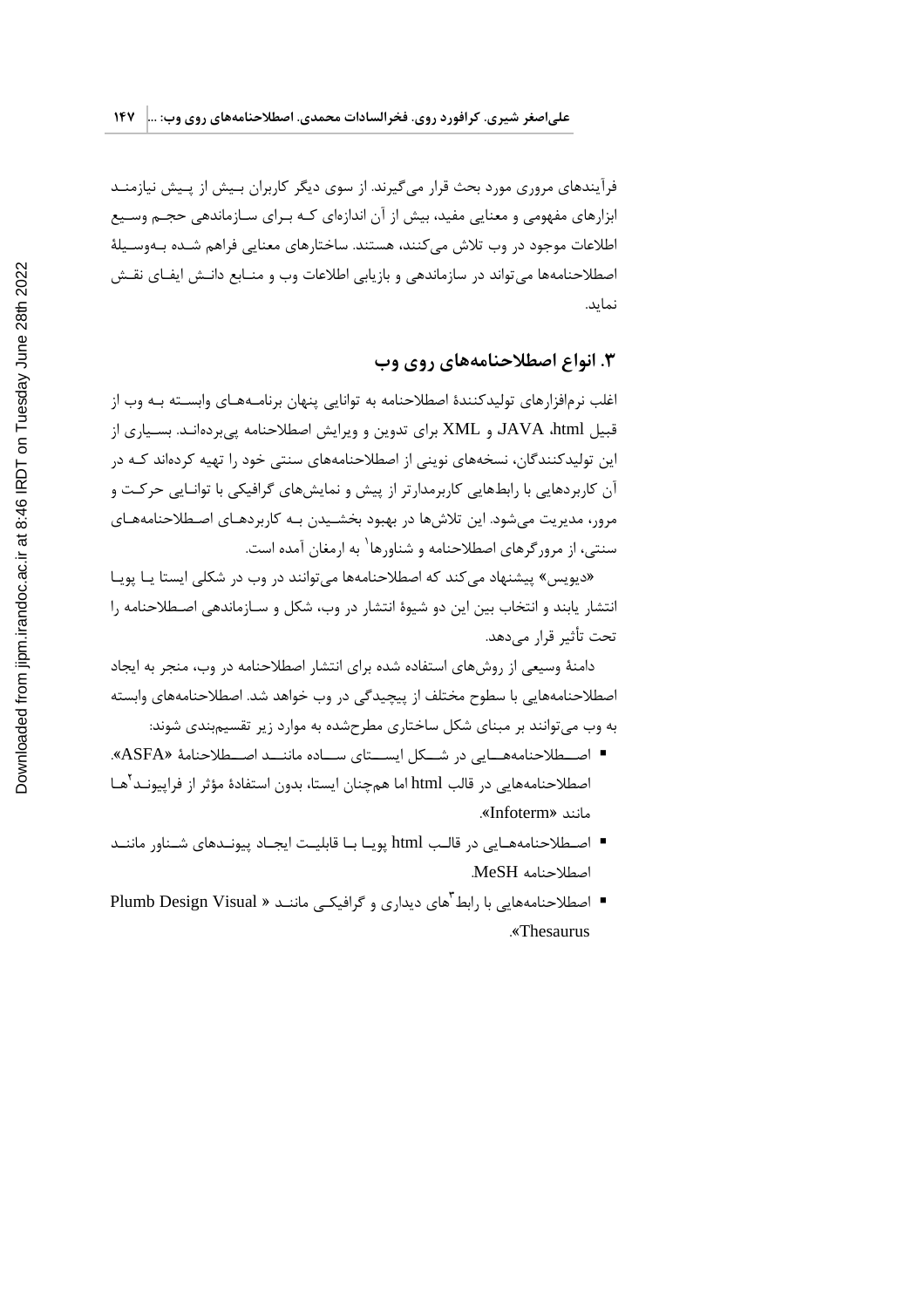■ اصطلاحنامههایی در قالب XML مانند «Virtual Hyper-Glossary» این تنوع ابزارها و فنون هم به اصطلاحنامه بهعنوان ابزاری برای جستجو و مرور در وب کمک می کند و هم مانعی برای این کار شده است. بهترین اصطلاحنامههـا از روشهـای گرافیکی بـرای تجهیـز کـاربران بـرای دسترسـی بـه یـک نظـام ارجـاعی قـوی و روابـط اصطلاحنامهای چندبـِّعدی استفاده کردهاند.

اصطلاحنامههای مبتنی بر وب می توانند به دو دستهٔ عمده تقسیم شوند؛ یکی براسـاس عملکرد و دیگری براساس کارایی آنها. اصطلاحنامههای مسـتقل کـه بخشـی از یـک نظـام اطلاعاتی نیستند، مانند «اسیس» (ASIS) و اصطلاحنامههایی که بهطور کامل با یک نظام اطلاعاتی مختلط هستند، مانند اصطلاحنامهٔ «اریـک» (ERIC) کـه بـهطـور کامـل بـرای استفاده در پایگاه اطلاعاتی اریک بهوسیلهٔ «سیلوریلاتر» طراحی شـده اسـت. ارجاعـات بـه دامنهٔ وسیعی از اصطلاحنامههای روی وب، در تارنمای (وبسایت) «راهنمای منابع واژگــان کنترل شده» وجود دارد.

#### ۴. اصطلاحنامهها بهعنوان جزء مكمل يايگاههاي اطلاعات

تعداد اصطلاحنامههای موجود در وب که دامنهٔ وسیعی از موضوعها، شکلهـا، نمـایشهـا و زبانها را پوشش می دهند، همچنان روبه شد است. بـیش از ۵۰ اصـطلاحنامهٔ اصـلی کـه حدود ۳۰ حوزهٔ موضوعی را پوشش میدهند، وجود دارد و این رقم در حال افـزایش اسـت. اصطلاحنامههای عامل در ارتباط با یک پایگاه اطلاعـاتی و نظـام بازیـابی اطلاعـات سـطوح مختلفی از جستجوها و کاربران را تحت پوشش قرار می۵هند. تعدادی از مهمترین نمونههـا از اصطلاحنامههای صددرصد وابسته به پایگاههای اطلاعاتی عبارتاند از:

اصطلاحنامهٔ «اریک» روی وب توسط «مؤسسهٔ ارزیابی و ارزشگذاری» تهیـه شـده، حمایتهای پیچیدهای را در معنی و مفهوم ارائه می کند و تلاش می کند تا کاربر را به یـک نقطهٔ شروع مناسب مجهز کند و سپس پرسش جستجو را در سطوح مختلف سلسلهمراتب اصطلاحنامه در یک محیط کاربر مدار توسعه دهد (شکل ۱).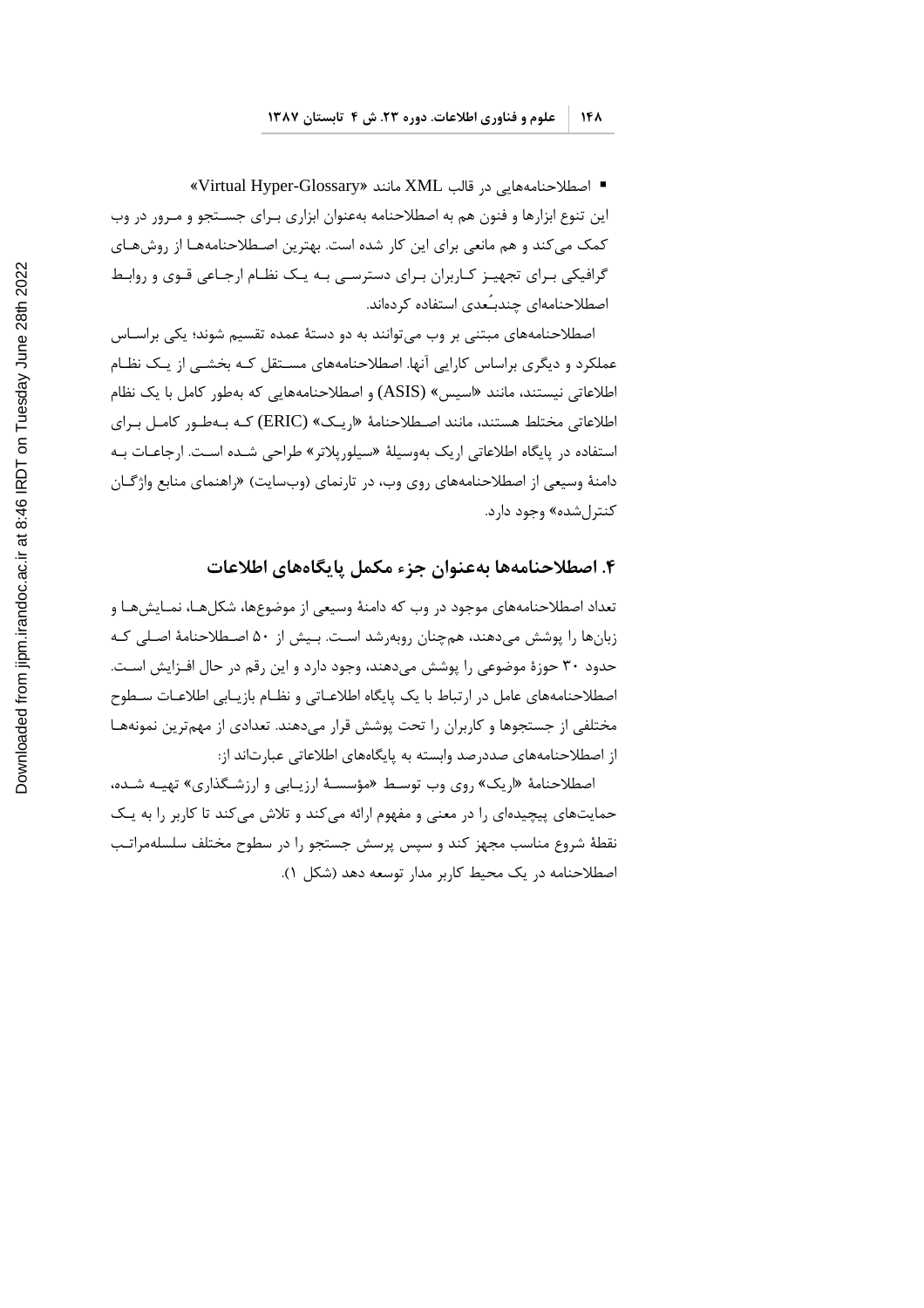| HIGH SCHOOL                                                        |
|--------------------------------------------------------------------|
| Look-up of HIGH SCHOOL                                             |
| HIGH SCHOOL is not in the thesaurus. Let me make some suggestions. |
| Click on a word or phase for me to look-up                         |
| HIGH SCHOOL AND BEYOND (NCES)                                      |
| HIGH SCHOOL COLLEGE COOPERATION                                    |
| HIGH SCHOOL CURRICULUM (1967 1980)                                 |
| HIGH SCHOOL DESIGN (1966 1980)                                     |
| HIGH SCHOOL DROPOUTS                                               |
| HIGH SCHOOL EQUIVALENCY PROGRAMS                                   |
| HIGH SCHOOL FRESHMEN                                               |
| <b>HIGH SCHOOL GRADUATES</b>                                       |
| HIGH SCHOOL LIBRARIES                                              |
| HIGH SCHOOL ORGANIZATION (1966 1980)                               |
| HIGH SCHOOL ROLE (1966 1980)                                       |
| <b>HIGH SCHOOL SENIORS</b>                                         |
| HIGH SCHOOL STUDENTS                                               |
| HIGH SCHOOL SUPERVISORS (1966 1980)                                |
| HIGH SCHOOL TEACHERS                                               |
| <b>HIGH SCHOOLS</b>                                                |
|                                                                    |

While HIGH SCHOOL is not in the ERIC thesaurus, you can add it to your search strategy<br>This term:  $\frac{1}{2}$  high school HIGH SCHOOL

**شکل ۱** بخشی از ساختار جستجوی اصطلاحنامهٔ اریک

از ویژگی های مؤثر شیوهٔ اجرای «اریک» این است کـه اگـر کـاربری اصـطلاحی را وارد می کند، برای مثال «دبیرستان» که در اصطلاحنامه بهعنوان یک توصیفگر ارائه نشده است، نظام کاربر را مطلع میکند و سپس انتخابهـای متعـددی از اصـطلاحات وابسـته را بـرای اصلاح مرورهای بیشتر و مدخلهای جستجو ارائه می کند.

مثال دیگری از اصطلاحنامه که به شکل واضحی هم در مرور و هم در جستجو بـه کـار مىروند «اصطلاحنامهٔ الكترونيكي علوم انساني و علوم اجتماعي» است كه توسط دانشگاه «Essex» توسعه یافته و روزآمد میشود. این اصطلاحنامه بـرای دسترسـی موضـوعی بـه آرشیو دادهها، که یک منبع ملـی متخصـص شـامل بـزرگتـرین مجموعـه از دادههـای در دسترس قابل خواندن با رایانه در زمینهٔ علوم اجتمـاعی و انسـانی انگلسـتان اسـت، توسـعه بافته است.

با کمک اصطلاحنامهٔ موضوعی علوم اجتماعی کاربران می تواننـد جستجوهایشـان را بـا استفاده از سطوح مختلف سلسلهمراتب از قبيل اصطلاحات فراگير يا ويژه توسعه دهنـد. بـه این ترتیب فرآیند انتخاب اصطلاح را برای کاربری که هم به اصطلاحنامه و هــم بــه پایگــاه اطلاعات كتابشناختى دسترسى دارد، آسان مى كند. اين اصطلاحنامه نمايش هاى مختلف با ویژگی های مختلف جستوجو و مرور نیز دارد.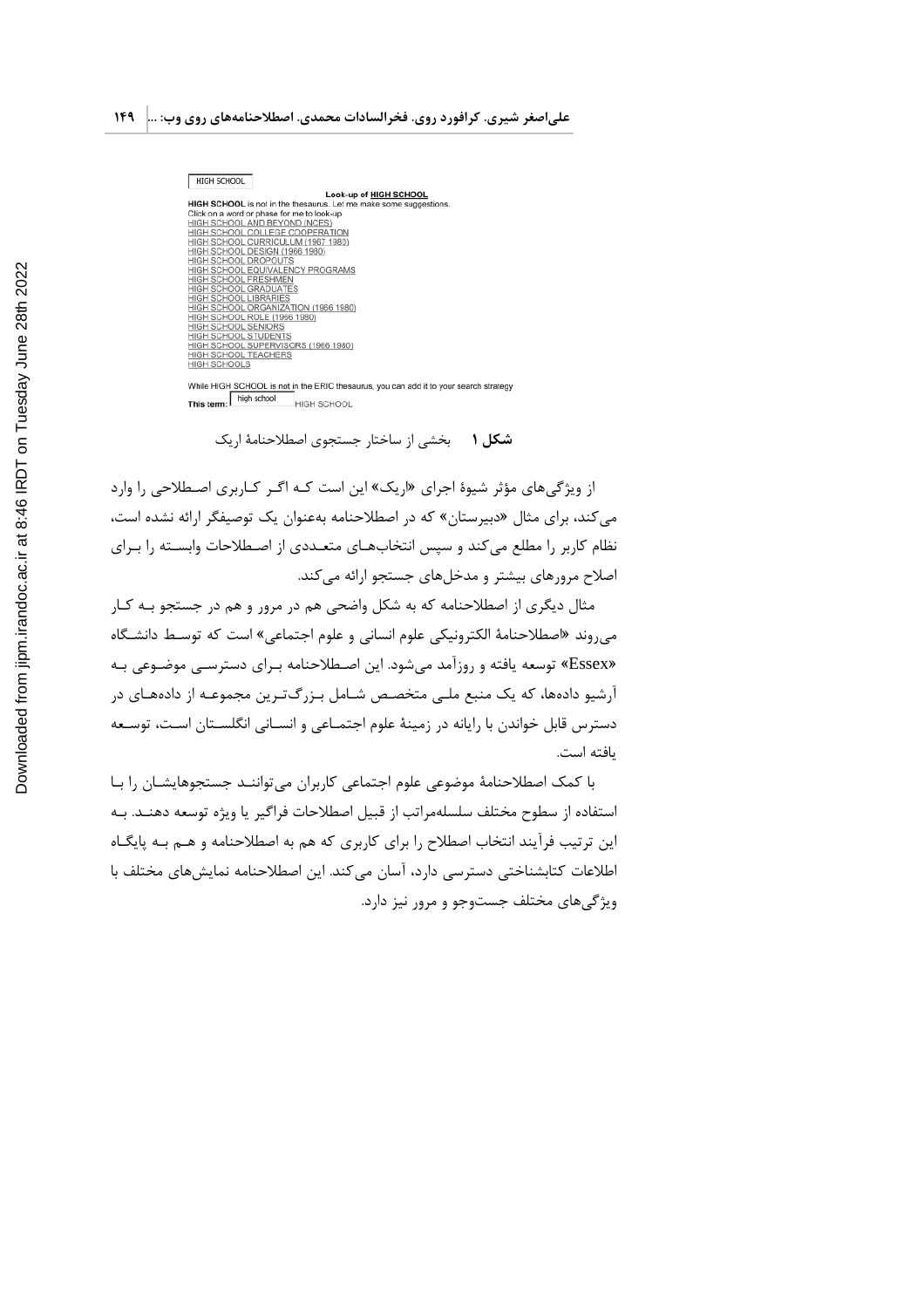آرشیو ملی دادههای رقومی (دیجیتال) انگلیس ٔ که دسترسی و حفاظت از مقولـههـای موجود در گزارشهای مجموعهٔ دادههای رایانـهای عمـومی و آژانـسهـا را برعهـده دارد، از اصطلاحنامهای استفاده میکند که ساختار آن بر مبنای ساختار اصطلاحنامهٔ یونسکو است. جستجو در اصطلاحنامهٔ «NDAD» بـه كـاربر ايـن اجـازه را مـى‹هـد كـه فهرسـتهـا و تاریخهای اداری که به موضوعهـای اصـطلاحنامه مربـوط اسـت را بیابـد. کـاربر مــ ،توانـد اصطلاحنامه را در نمایش الفبایی و سلسهمراتبی مرور کنـد. انـواع روابـط اصـطلاحنامه بـه شکل زیبایی نمایش داده شدهاند و کاربر به آسانی میتواند از میان اصطلاحات فراگیر، ویژه و وابسته، اصطلاحی را انتخاب و آن را در گزاره مورد نظر مرور کند.

اصطلاحنامهٔ «مش» (Mesh) مربوط به كتابخانهٔ ملي پزشكي، واژەنامهٔ كنتـرلشـدەاي شامل ۱۹ هزار سرعنوان اصلی است. افزون بر این سرعنوانها، ۱۰۳۵۰۰ سرعنوان بهمنزلـهٔ پیشینههای مفهومی ضمیمه وجود دارد. مرور «مش» منجر به پـافتن توصـیفگرهای مـورد علاقه و ديدن آنها در ارتباط با ساير توصيفگرها ميشود. اين ابزار واژگاني براي تعيين محل سریع توصیفگرهای مورد نظر و نمایش سلسلهمراتب ظاهر شده بین این توصیفگرها طراحی شده است. مرور گر در عمل پیشینههای کامل مش، شامل یادداشت دامنه، شرحهـا، مدخلهای واژهای، یادداشتهای تاریخی، بیانگرهای مجاز و غیره را نمایش میدهد. یکی از جالب ترین ویژگیهای مرورگر «مش» دامنهٔ وسیع و پهناور اصطلاحات و مدخلهای واژهای آن برای سطوح مختلف جستجو است. کاربر می تواند به کمک ساختار درختواره یا انتخـاب سرعنوانهای اصلی، بیانگرها، یا مفاهیم ضمیمهای را مرور کند. دامنهٔ وسیعی از اصطلاحات آراسته برای انتخاب کاربر توسط «مش» فراهم شده است.

یکـی از نمونـههـای بسـیار جالـب از انسـجام یـک اصـطلاحنامه در پایگـاه اطلاعـاتی کتاب شناختی اثر «Ovid Technologies» است. اگر کاربر یک اصطلاح را وارد کنـد، اصطلاح به شکل خودکار با سرعنوانهای موضوعی موجود در پایگاه بازنمـایی مـیشـود. بـا كليک كردن روى يک سرعنوان موضوعى، كاربر مى تواند اصطلاحات وابستهٔ اصطلاحنامه را مرور کند و اصطلاح مرتبط را انتخاب کند. یکی از انتخابهای جسـتجوی«Ovid» گزینـهٔ «Focus» است که بهوسیلهٔ آن کاربران میتوانند جستجویشان را به آن مدارکی کـه نکتـهٔ اصلی یک مقاله را مورد توجه قرار داده، محدود کنند.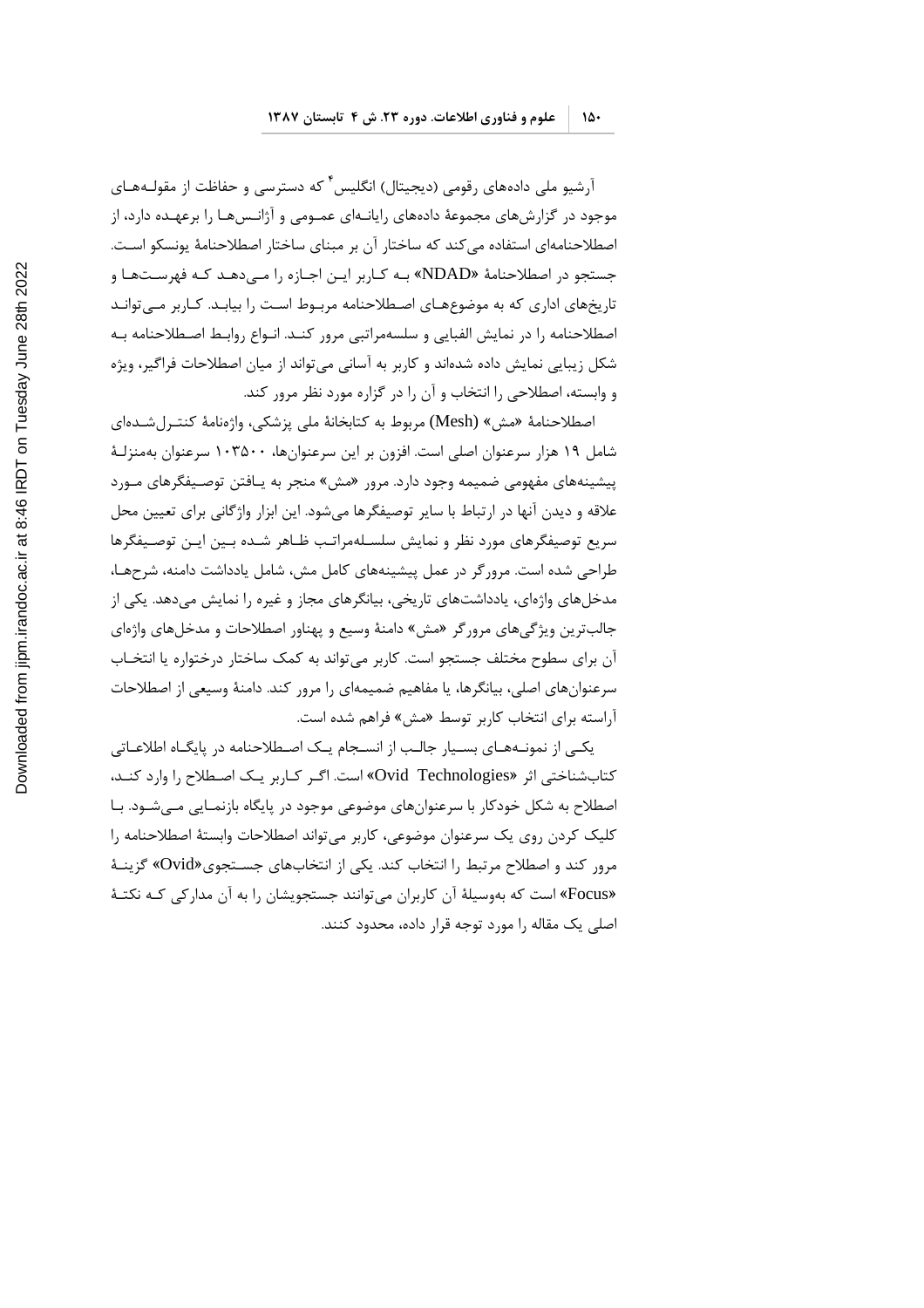«Bowker- Saur`s LISAnet» یک کتابخانه و پایگاه چکیدهٔ علوم اطلاع رسانی روی وب است، که به کاربران اجازهٔ دسترسی آسان به اصطلاحنامهٔ آن را برای جستجو در پایگاه می دهد. کاوشگران می توانند اصطلاحات اصطلاحنامه را به آسانی مرور و جستجو نماینـد و بهوسیلهٔ یک دکمهٔ دسترسی فوری «Past» توصیفگرها را به الگوی جستجو برای کنـدوکاو در پایگاه ارسال کنند. این امکان به کاربر کمک می کند که اصطلاحات جانشین را به آسانی تعیین و انتخاب و آنها را برای اهداف بازسازی پرسش اضافه کند.

## ۵. نظامهای جستجو و مرور چند اصطلاحنامهای

اشتیاق استفاده از فناوری نوین وب برای انتشار اصطلاحنامههـا روی آن، منجـر بـه رشـد تعداد زیادی از اصطلاحنامهها شده و نیاز بـه اندیشـه دربـارهٔ «اسـتفاده از اصـطلاحنامه در محیطهای مختلف»<sup>۵</sup>، به همان اندازه دربارهٔ نیاز به دسترسی و استفاده از اصطلاحنامههـای مختلف برای جستجو و بازیابی را نیز بهوجود آورد.

همان طور که «فیدل» در سال ۱۹۹۲ در پژوهشی نشان داده است کیفیت و دسترسی بهتر، به علاوهٔ پشتیبانی برای جستجوی پایگـاههـای اطلاعـاتی چندگانـه موجـب افـزایش استفاده از واژهنامههای کنترل شده، گشته است. این اتفاق به دلیل حرکت کاربران به سـوی استفاده از اصطلاحنامههای مختلف برای جستجوی بین پایگاهی رخ می دهد.

استفاده از قالبِهای توصیف متن <sup>۶</sup> که توسط کنسرسـیوم شـبکهٔ جهـانی وب پیشـنهاد شده می تواند بهعنوان یکی از گامهای نخست و مهـم در کاربردهـای مبتنــی بـر اینترنـتِ اصطلاحنامهها و ایجاد موقعیتی برای اصطلاحنامهها در محیطهای مختلـف قلمـداد شـود. ساختار «RDF» مفهومی، امکان کاربرد کنترل شده را روی نظامهـای واژهای توزیـع شـده فراهم می کند و همچنین یک سـاختار شـیوهای (XML) بـرای مبادلـهٔ دادههـای واژگـان کنترل شده با دیگر کاربردها و خدمات را بهدست می دهد (Koch ۱۹۹۹).

بهتازگی تعدادی از طرحها برای ارتقای سطح دسترسی بر اصـطلاحنامههـای چندگانـه روی وب در حال اجراست. که از میان آنها میتوان به موارد اشاره داشت:

یکی از پیشرفتهای اخیر در این زمینــه یعنــی «نظــام ارزیــابی منــابع محــیط زیســت کالیفرنیا»<sup>۷</sup> است که طرح اصطلاحنامه برای اصطلاحنامههای محیطی چندگانه است. هدف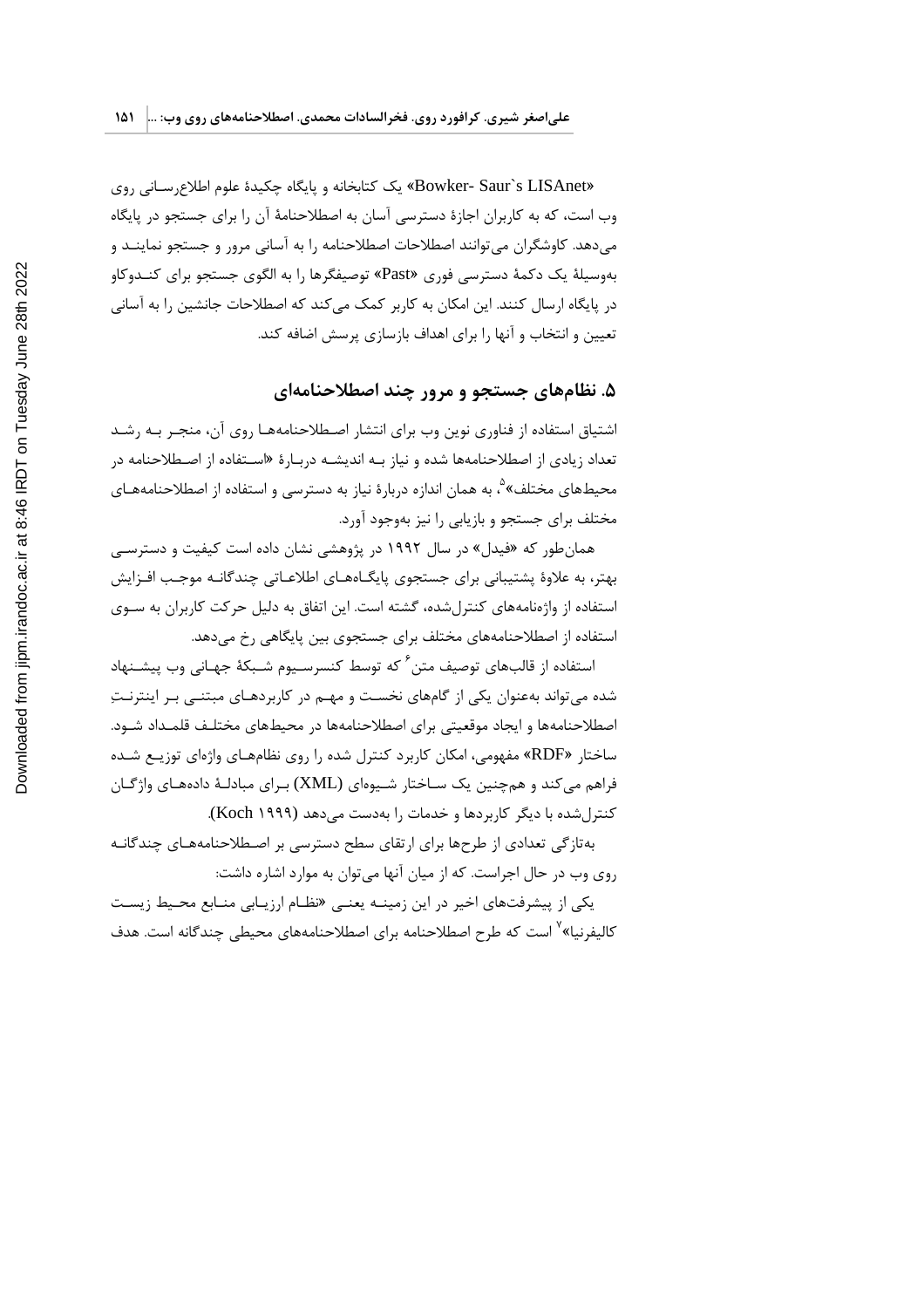این طرح تدوین و انسجام واژگان کنترلشدهٔ محیط زیست و توسعهٔ ابزاری جهت اسـتفادهٔ آن برای ایجاد ابرداده و تشکیل پرسش است که به تازگی شامل پیشـرفت اجـزای کلیـدی شده است. پایگاه اطلاعاتی واژگان کنترل شده و محیط کـاربران کـه فهرسـتهـایی بـرای انتخاب کلیدواژه، مترادفها و مفاهیم مرتبط برای اسـتفاده در ابـرداده و پرسـش جسـتجو، ارائه می کند و درعین حـال سـازماندهی سلسـلهمراتبـی از اطلاعـات، بـرای ارائـهٔ خـدمات بهعنوان یک ساختار مروری درکشف اطلاعات ارائـه مـی کنـد و همزمـانی مـرور و مقایسـهٔ اصطلاحات، چنان که در اصطلاحنامههای چندگانه استاندارد ارائه شدهاند، را در نمایهسـازی اطلاعات محیط زیست در سطح ملی و بینالمللی فراهم می کند.

کتابخانهٔ«KCL» ُ خدمت پیوستهٔ جدیدی است که از ابزار اصطلاحنامههـای چندگانـه برای جستجوی بین پایگاهی استفاده می کند. اگـر کـاربر اصـطلاحی را وارد کنـد، واژگـان اصطلاحنامه را، كه كلمات كاربر يا عبارت را با ارجاعات، اصطلاحات فراگير، ويژه يا وابسـته و یادداشـتهـای دامنـه مطابقـت مـیدهـد، فهرسـت مـیکنـد. ایـن موضـوع بـرای همـهٔ اصطلاحنامههای ساخته شده در «KCL»، یا آنانی که در زمینهٔ موضوعی خاص هستند و كاربر آنها ,ا انتخاب مى كند، صادق است. افزون بـر اصـطلاحات اصـطلاحنامه ارجاعــات بـه ديگر اصطلاحنامهها نيز موجود است (Jasco ۱۹۹۹).

نظامهای مدیریت چنداصطلاحنامهای با رابط وب، نوع جدیدی از پیشرفت در استفاده از اصطلاحنامههای چندگانه است. این طرح قصد دارد که ابـزاری بـرای جســتجوی توزیــع شده در میان پایگاههای متفاوت پزشکی در کشورهای مختلف را ایجاد نماید. نظام مدیریت اصطلاحنامه در دو سطح عمل میکند؛ هم در رابط وب بهعنوان پایگاه جستجویی برای هـر فردی که تمایل به جستجوی بین اصطلاحنامهای یا مروری داشته باشد و هم در نقش یک تارنمای روزآمدسازی یا پشتیبانی برای ویرایش اصطلاحنامهها. بهطور همزمان یک فهرست الفبايي، نمايهٔ همهٔ اصطلاحات نمايش سلسلهمراتبي و نمايش چرخشي گزينههـاي موجـود برای بارگذاری، باربرداری، چاپ و مرور هستند. در هنگامی که یک فهرست سلسـلهمراتبــی یا یک اصطلاحنامهٔ الفبایی بار گذاری می شود، سایر فهرستها یا نمایش ها می توانند بهطـور خودکار ایجاد می شوند. جستجوی بین اصطلاحنامهای برای اصـطلاحات خـاص بـر مبنــای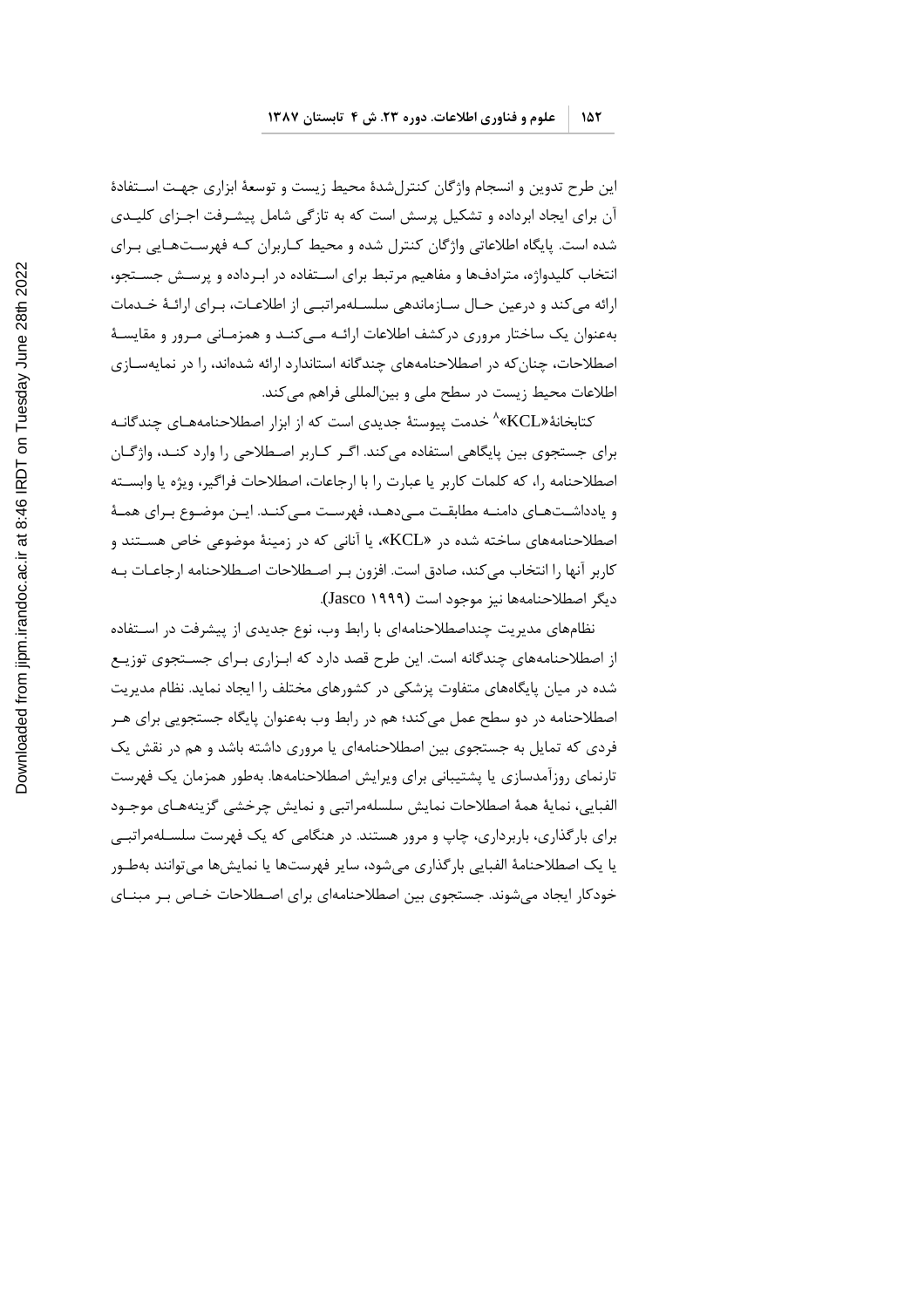تطابق كامل يا نسبي انجام مي گيرد. اصطلاحات جستجو بهطـور مسـتقيم بـه مـدخلهـاي اصطلاحنامه مرتبط مي شوند. مرحلهٔ بعدي تحقق جستجوي پايگاه است.

«GenThes» " یـا مرور گـر اصـطلاحنامهٔ عمـومی، نمونـهٔ دیگـری از تسـهیل ارتبـاط بین|صطلاحنامه|ی است که می تواند از اصطلاحنامههای گوناگون چندزبانه استفاده می کند. این شیوه بهتاز گی بهوسیلهٔ نظامهای گوناگون فهرستهای محیطزیست مورد استفاده قـرار گرفته است (Nikolai ۱۹۹۹).

ابراصــطلاحنامهٔ نظــام زبــان پزشــکی یکپارچــه (UMLS)<sup>۰۰</sup> یکــی از بــزرگ<code>تــرین</code> اصطلاحنامهها در زمینهٔ پزشکی و سایر زمینههای مربوط به آن است. این ابر اصـطلاحنامه شامل اطلاعاتی دربارهٔ مفاهیم زیست ـ دارویـی و اصـطلاحاتی از بسـیاری از واژهنامـههـای کنترل شده و طرحهای ردهبندی به کار رفته در پیشـینههـای بیمـاران، دادههـای سـلامت اداری پایگاههای اطلاعاتی کتابشناختی و تماممتن و نظامهای خبره است. ویـرایش سـال ۲۰۰۰ این ابراصطلاحنامه، شامل ۷۳۰۰۰۰ مفهوم و ۱/۵ میلیون نام مفاهیم، برای بـالغ بـر ۵۰ واژهنامهٔ زیست دارویی از زبانهای گوناگون است. ایـن ابراصـطلاحنامه دامنـهٔ کـاربرد وسيعي دارد:

- ارتباط بین واژهنامههای کلینیکی یا زیست دارویی مختلف
- بازيابي اطلاعات از پايگاههاي اطلاعاتي با اصطلاحات نمايههـاي موضـوعي اختصاصـي توسط انسان و از منابع اطلاعاتی متن آزاد
- برقراری ارتباط بین پیشینههای بیماران با اطلاعات مرتبط در پایگـاههـای اطلاعـاتی كتابشناختي، متن كامل يا واقعيت بنياد
	- پردازش زبان طبیعی و پژوهش نمایهسازی خودکار
		- مدخلهای سازمان یافتهٔ داده.

ابراصطلاحنامهٔ «UMLS» از طریق رابط وب (ftp) و کاربردهای برنامهٔ رابـط (API) از طريق سرور منبع قابل استفاده است. همچنين از طريق ديسک فشرده قابل سفارش است. اصطلاحنامه و اصطلاحشناسی سلامت مصرف *ک*ننده<sup>۱٬۱</sup> مصرف *ک*نندگان ۱٫ بـا دسترســی پیوسته به بیش از یک میلیون عبارت و اصطلاح پزشکی تجهیز می کند. این اصطلاحنامه از «Lexical's Metaphrase» مشتق شده است، اصطلاحنامهای بر مبنای ابراصطلاحنامه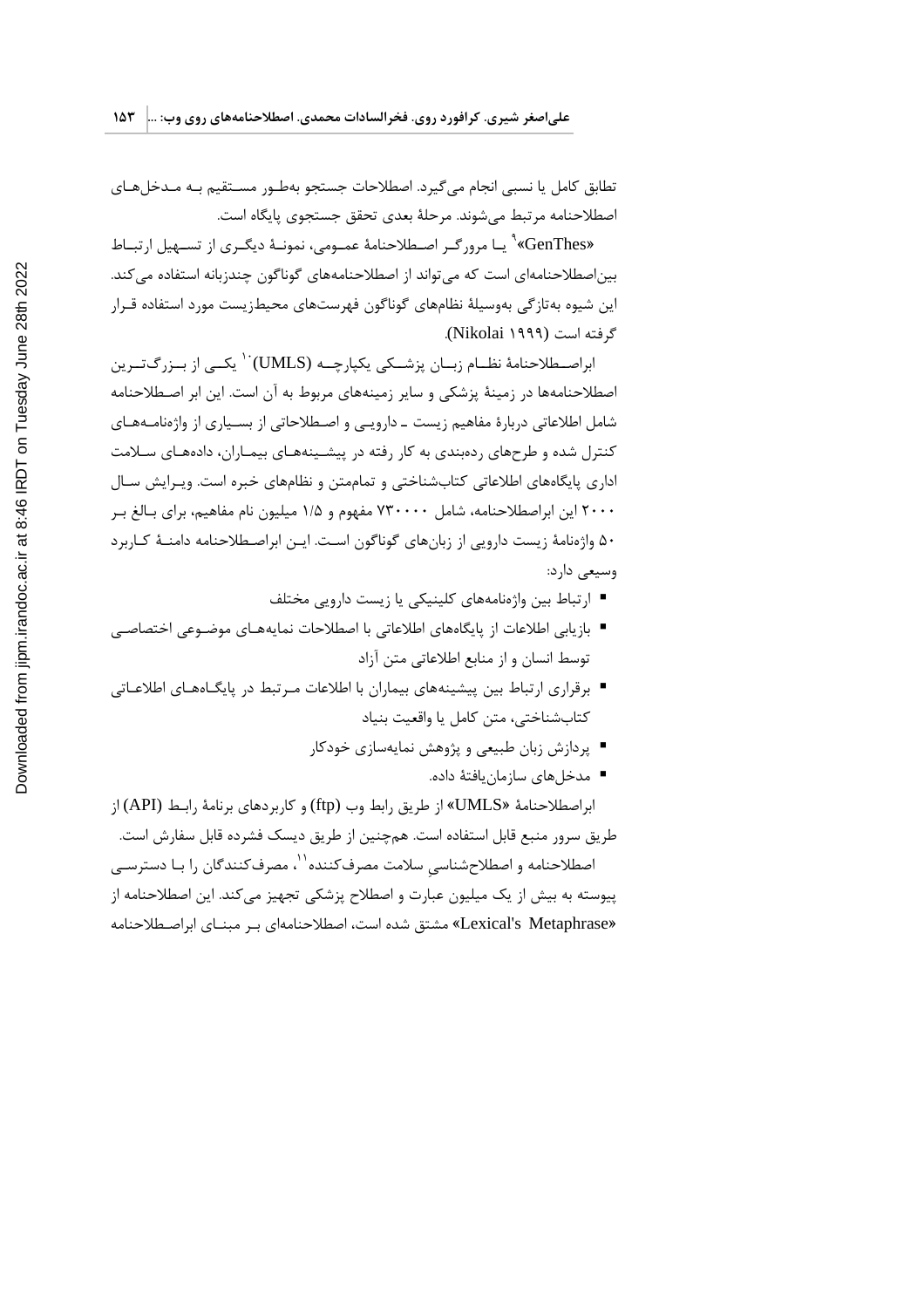«UMLS»، که خلاصهای از واژهنامههای کنترل شدهٔ پزشکی پشـتیبانی شـده بـهوسـیلهٔ «Lexical» است و زیر نظارت کتابخانهٔ ملی پزشکی تهیه شده است.

اصطلاحنامهٔ «CHT» حدود یک میلیون از تعاریف پزشکی، عبارتها و اصطلاحاتی را که طی ده سال اخیر رد و بدل شده است را در بـردارد. ایـن اصـطلاحنامه بـه ویـژه بـرای مصرف کنندگان مفید است چـون شـامل بـیش از ۱۳۰۰۰ «Well-Med» مصـرف کننــدهٔ توسعه یافته است و اصطلاحاتی را که در دیگر واژهنامهها نمـایش داده شـده اسـت را نشـان میدهد. با استفاده از اصطلاحنامهٔ «CHT» موتور کاوشگر مـی توانـد اصـطلاح جسـتجوی مشترک را بیابد و کاربران را با اطلاعات مناسب تری در نخستین تلاش ها روبرو می سازد.

نامنامهٔ نظام یافتهٔ پزشکی<sup>۱۲</sup>، یکی دیگر از نامنامههای ایجاد شده برای نمایهسازی همهٔ پیشینههای پزشکی شامل یافتههای کلینیکی، علتشناسیها و مداخلههاست.

بهعنوان یک مرجع برای اصطلاحشناسی «SNOMED» امکان جمع آوری هماهنـگ و انتقال اطلاعات جزیی کلینیکی، بازیابی اطلاعات برای بیماریهـا، مـدیریت یـا پـژوهش یـا انجام تجزیه و تحلیل نتایج برای بهبود کیفیت را فراهم می کند.

#### ۶. کاربردهای اصطلاحنامه در بزرگراههای اطلاعاتی موضوعی

«کوچ» بزر گراههای موضوعی را «خدمات مبتنی بـر اینترنـت کـه کشـف نظـاممنـد منـابع اطلاعات<sub>ی ر</sub>ا حمایت می کنـد»، تعریـف کـردهاسـت. بزرگـراههـا پیونـدهایی بـرای مـدارک، موضوعها و خدماتی که بیشتر بهوسیلهٔ اینترنت در دسـترس هسـتند را، فـراهم مـی کننـد. دسترسی مروری به منابع بهوسیلهٔ یک ساختار موضوعی، ویژگی مهـم دیگـر بزرگـراههـای موضوعی است (Chouch ۲۰۰۰).

دسترسی موضوعی بهوسیلهٔ برخی از انواع ســاختارهای دانـش از قبیــل اصــطلاحنامه و نظامهای ردهبندی یکی از ویژگیهای عمدهٔ بزرگراههای با کیفیت موضوعی است. آنهـا بـا کیفیت کنترل شده، راه و روش هـایی را بـرای انتخـاب و توصـیف محتـوای صـفحات وب و همینطور استفاده از اصطلاحنامهها برای توصیف دقیق و جامع منابع فراهم مـی5کننـد. بـه تازگی بزرگراههای گوناگون موضوعی روی وب توسعه پیدا کردهاند که بـرای نمایـهسـازی و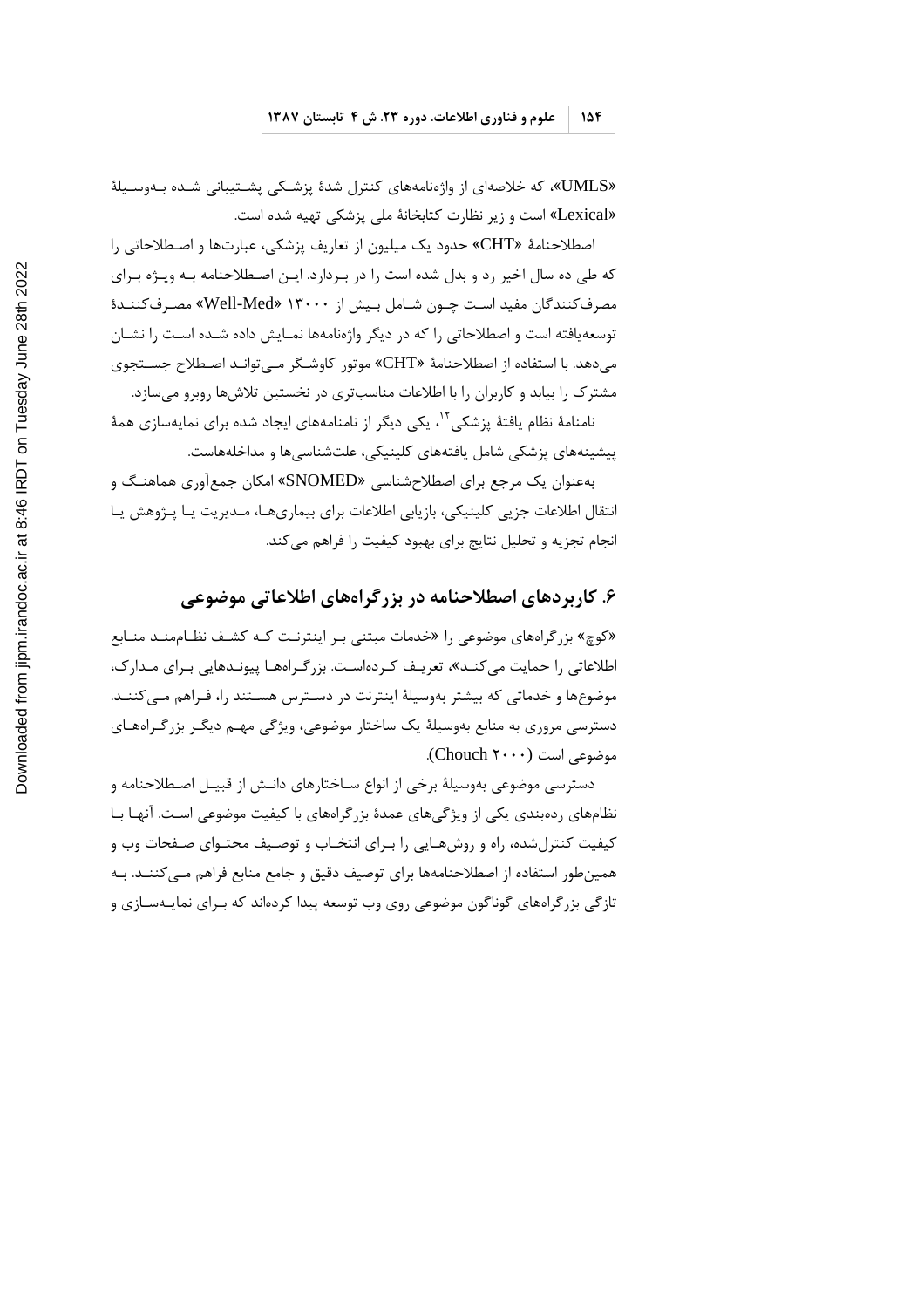بازيابي صفحات وب و تارنماها از اصطلاحنامهها استفاده مي كنند. موارد زيـر برخـى از ايـن نمونهها هستند:

- بزرگراه اطلاعاتی رسانههـای گروهـی، معمـاری، طراحـی و هنـر(اصـطلاحنامهٔ هنـر و معماري)؛
	- كتابخانهٔ الكترونيك مهندسي سوئد (اصطلاحنامهٔ اصطلاحات مهندسي EI)؛
	- سازماندهي اطلاعات يزشكي شبكهاي شدة يزشكي (اصطلاحنامة MeSH)؛
		- بزرگراه اطلاعاتي علوم اجتماعي (اصطلاحنامهٔ HASSET).

ایـن بزرگـراههـای موضـوعی بـرای نمایـهسـازی دسـتی یـا خودکـار صـفحات وب از اصطلاحنامه استفاده می کننـد و امکـان دسترسـی موضـوعی مـنظم و هماهنـگ را بـرای جستجو و مرور صفحات وب فراهم می کنند.

بزر گراه اطلاعاتی علوم اجتماعی <sup>۱۳</sup> در قسمت جستجوی پیشرفته یک رابط اصطلاحنامهٔ جستجو، که کاربران از طریق آن میتوانند یک اصطلاح را وارد کنند، مرور کنند و از میـان اصطلاحات فراگیر، ویژه یا وابسته انتخاب کنند، را فراهم می کند. کـاربر مـی توانـد پرسـش جستجو را به صورت مستقیم به فهرست «SOSIG» برای کاوش روی صـفحات وب نمایـه شده با اصطلاحات ارسال كند.

# ۷. کارگاههای «NKOS» : بحثهای کلیدی روی کاربردهای اصطلاحنامه در وب

کار گامهای نظامهای سازماندهی دانش شبکهای شده<sup>۱۴</sup> برای اولین بـار در سـال ۱۹۹۷، در جريان كنفرانس «كتابخانهٔ رقومي ACM» براي پرداختن به موضوعهاي مربوط بـه ايجـاد نظامهای سازماندهی دانش دو سویه، شامل اصطلاحنامهها در سرتاسـر اینترنـت، بـه اجـرا د, آمد.

نخستین کارگاه، بر استفاده از اصطلاحنامهها برای جسـتجو و تولیـد ابـردادههـا تأکیـد داشـت. اسـتفاده از اصـطلاحنامههـا در كتابخانـههـاى رقـومى، ابـردادههـاى مبتنـى بـر اصطلاحنامه، واژەنامهٔ موضوعی توزیع شده در محیط جسـتجو و ردەبنـدی خودکـار شـدهٔ اطلاعات شبکهای شده، مهم ترین موضوعهای مورد بحث در این کارگاه بودند. ایـن کارگـاه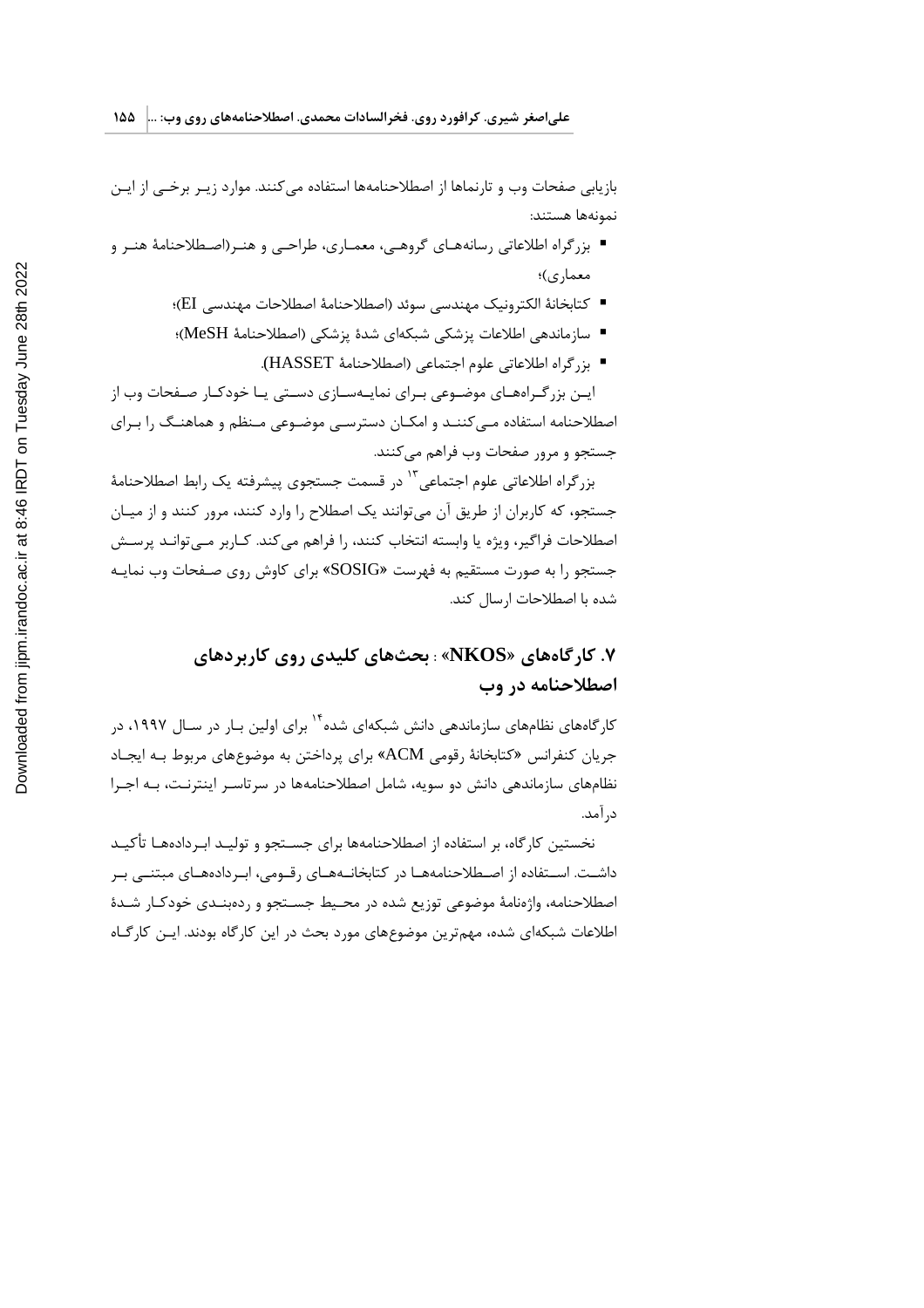قصد داشت تا اطلاعاتی را دربارهٔ پژوهشها و تولیدات مربوط به استفاده از اصطلاحنامههـا بهعنوان ابزارهای محتوایی ابرداده جمعآوری کند.

کارگاه بعدی در سال ۱۹۹۸، با عنوان «بهکارگیری ابزارهای اصطلاحشناسی و طرحهای ردهبندی برای توسعهٔ مجموعهٔ رقومی و جستجوی مبتنی بر شبکه» برگزار شد. این کارگـاه بر جنبههای عملی استفاده از اصطلاحنامهها در محیطهای شبکهای تأکید داشت. الگوهـای دادهها برای حمایت از تعامل استفاده، الگوهای مالکیت معنوی، الگوهای با خاصیت منطقی موضوعهای ساختاری وابسته به اصطلاحشناسی، شامل اصطلاحنامههـا و XML، در بـین موضوعهای مورد بحث قرار داشتند. در سال ۱۹۹۹، کارگاه (NKOS) استانداردهایی بـرای اصطلاحنامههای توزیع شده در وب فراهم کرد. بهکارگیری اصطلاحنامه در قالب توصیف منبــع (RDF)، اصــطلاحنامههــا و ابــرداده در مايكروســافت و نظــامهــاي مــديريت چنداصطلاحنامهای با رابطهای وب از موضوعهای مورد بحث بـود. در کارگـاه سـال ۲۰۰۰، تأکید بر «هستی شناسی»<sup>۱۵</sup> و طرحهای وابسته برای توسعهٔ یک زبان بـرای شـرح و مبادلـهٔ «هستی شناسی ها» به علاوهٔ طرحهایی در تدوین و روزآمدسازی واژهنامههای کنتـرل شـده .<br>خاص و اصطلاحشناسی های موجود برای محیطهای شبکهای بود.

#### ۸. در جستجوی یک استاندارد برای اصطلاحنامههای الکترونیک

رشد اصطلاحنامههای وابسته به وب بحث دربارهٔ نیاز بـه بـازبینی اسـتانداردهای موجـود را مطرح مے کند.

کار گاه «اصطلاحنامههای الکترونیکی: طراحی یک استاندارد» که در نوامبر سـال ۱۹۹۹ از طرف سازمان ملی اســتانداردهای اطلاعــات<sup>۱۶</sup>، جامعــهٔ نمایــهســازان آمریکــا<sup>۱۷</sup> و انجمــن مجموعههای کتابخانه و خدمات فنی^` برگزار شد، تلاشی بود تـا موضـوعهـای مربـوط بـه استانداردهای اصطلاحنامه را مورد بحث قرار دهد. این کارگـاه قصـد داشـت کـه در مـورد ضرورت و امکان استاندارد برای اصطلاحنامههای الکترونیک پیرامون مسائل زیر بحث کند:

- معیارها و روشهای ایجاد اصطلاحنامه به کمک ماشین یا ابزارهای خودکار؛
- نشانگان رابطهٔ معنایی بین اصطلاحات بهعنوان ابزارهایی برای متون، و تجزیه و تحلیل اطلاعات و بازيابي آن؛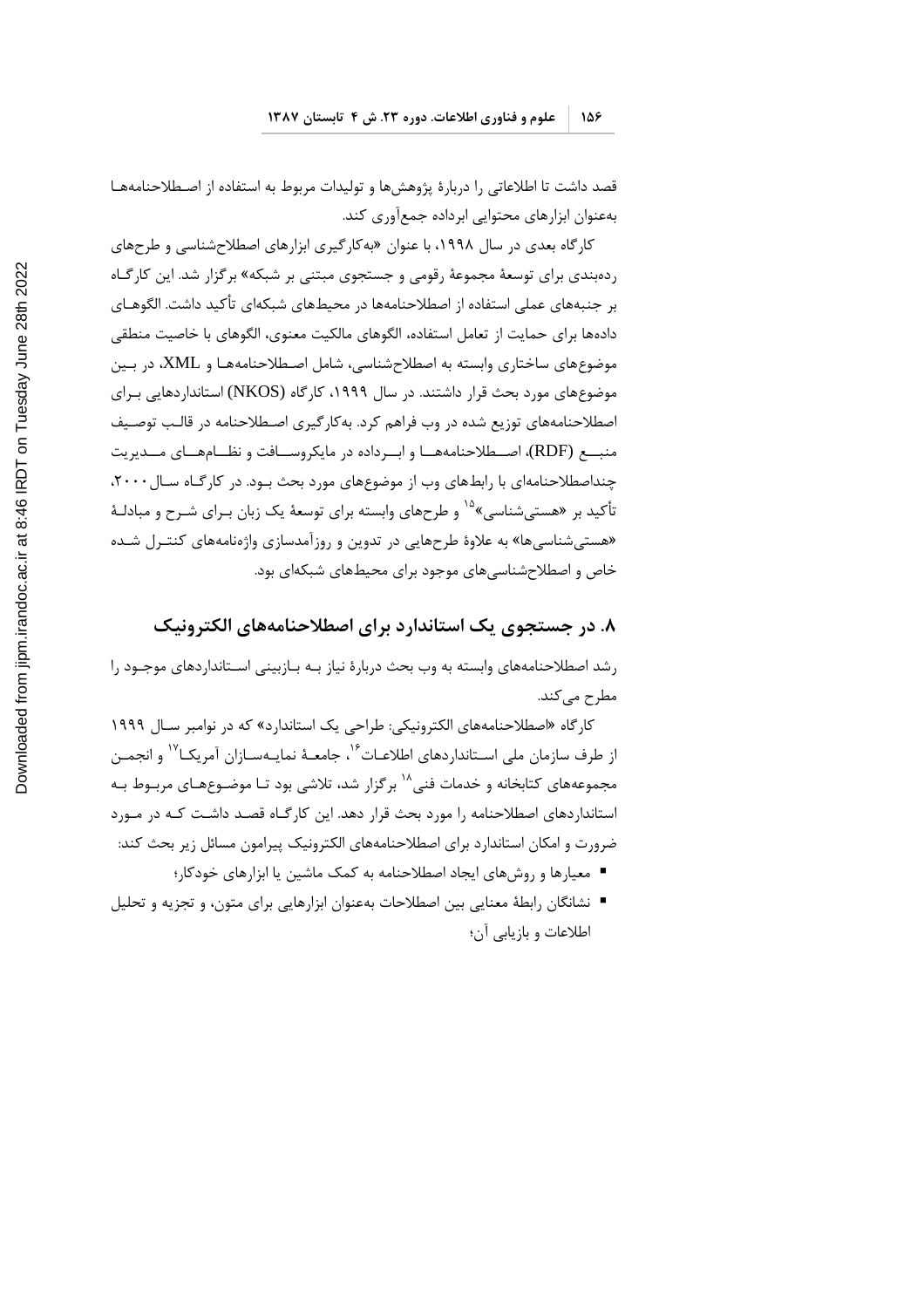- حمايت از نمايش هاي گوناگون اصطلاحنامهٔ الكترونيكي؛
- حمایت از پیوندنامههای نمایش اصطلاحنامه در محیطهای مختلف، ساختارها و کاربرد معنايي اصطلاحنامه.

طراحی واژهنامهها، مدیریت و اجرا در محیطهای مختلف، همچنین نیاز به نمایشهـای منعطف الکترونیکی اصطلاحنامه برای آسانسازی و بهبود بخشیدن به نمایهسازی و بازیابی از مطالب بحث شده در این کارگـاه بـود. XML و RDF جـزء قالـبـهـایی مناسـب بـرای حمایت ابزارهای مختلف مروری در اولویت قرار گرفتند. قابل ذکر است که مرورگرهـای وب از اصطلاحنامه آگاه نیستند و قالبهای ابردادهای موجود از اصطلاحنامه خیلی کم استفاده می کنند. برای بررسی این موضوعها پیشنهاد مؤکد بر استفاده از اصطلاحنامهها در ابـرداده، مطرح شد. نتیجهٔ این کارگاه چنین بود که استانداردی برای اصطلاحنامهها مورد نیاز است و این استاندارد باید برای گروه وسیعی از واژهنامـههـای کنتـرل شـده از قبیـل طـرحهـای ردهبندی، اصطلاحشناسیها و سرعنوانهای موضوعی نیز ارائه شود. تأکید شـد کـه نگرانـی اولیه باید روی به کار گیری اصطلاحنامه در محیطهای مختلـف، دقیــقتـر از مــواردی چــون نمایش و سـاختار متمرکـز باشـد. هـردوی ایـن کارگـاههـا بـهطـور واضـح نیـاز و اهمیـت اصطلاحنامهها را بهعنوان ابزارهای سازماندهی دانش نشان دادهاند. از ایـن گذشـته یکـی از نتایج مثبت چنین تلاشهای مشترکی، پیدایش گروهی از پژوهشگران و توسـعه دهنـدگان که روی ایجاد و روزآمدسازی ساختارهای سازماندهی دانش کار می کنند، بود که ایـن بایـد مقدمهٔ کاری خوبی برای طرحهای اشتراکی اصطلاحنامه و ابتکار در پژوهش باشد.

# ۹. موضوعها و محدودههای مورد توجه در آینده

به علت عدم وجود استانداردی برای انتشـار اصـطلاحنامههـای روی وب، دامنـهٔ وسـیعی از شکلها، ساختارها و ویژگیهای مختلف در حال حاضر استفاده می شود. ایــن خــود موجــب مشکلاتی دربارهٔ اجرای اصطلاحنامه در محیطهای مختلف می شود و استفادهٔ مجدد از آنهـا و اشتراک اصطلاحنامهها را پایین مـی[ورد. از ایـن رو نیـازی فـوری بـه آزمـودن ابزارهـای شیوهای و معنایی، قالبها و استانداردهای بهکار رفته توسط ناشران اصطلاحنامههای مبتنی بر وب و یافتن روشهایی که این جنبهها را در کنار هم سازماندهی و هماهنگ کند، وجـود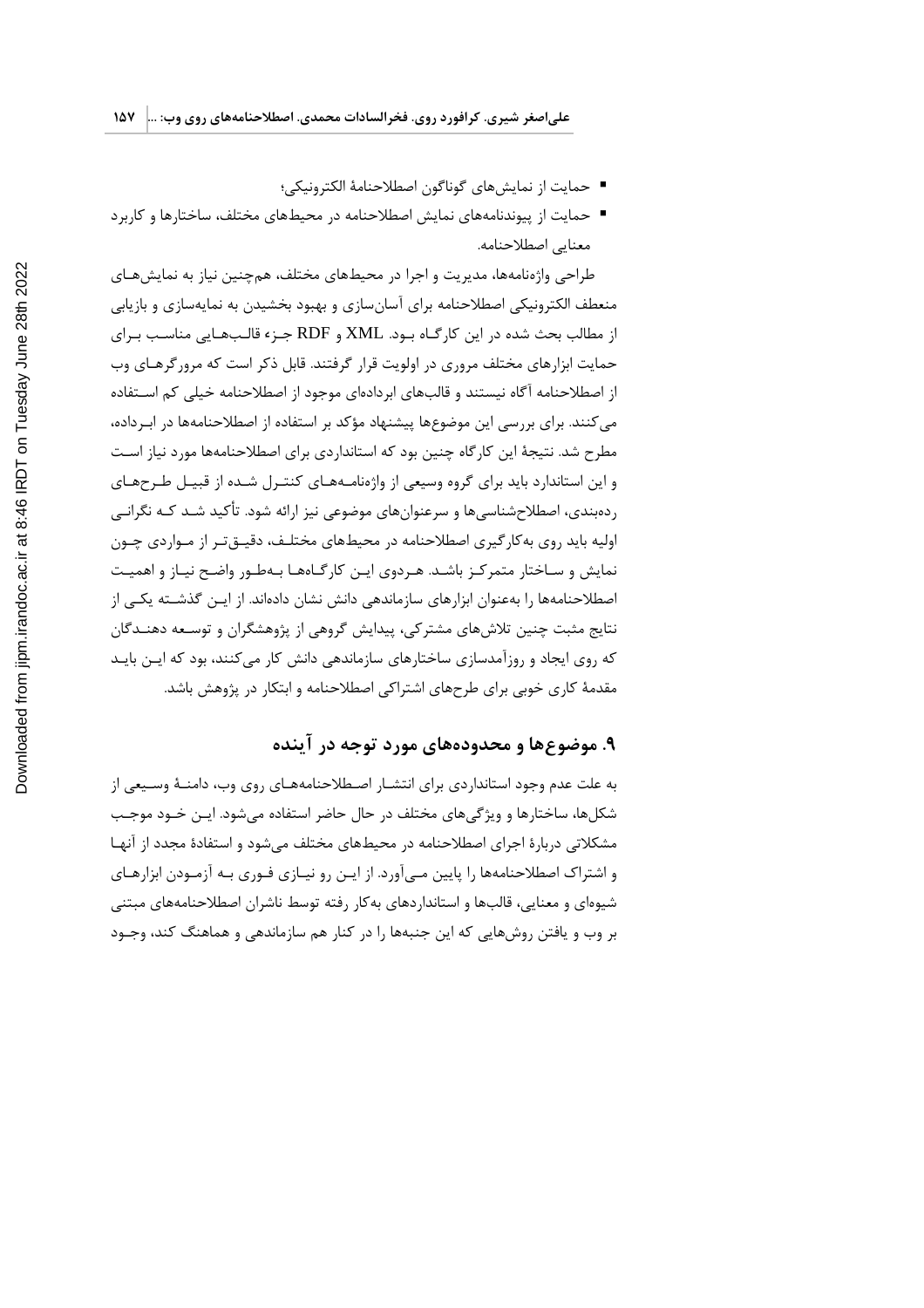دارد. اصطلاحنامههای مبتنی بر وب می¤واننـد بـهعنـوان ابزارهـایی بـرای توسـعهٔ پرسـش جستجو، اصلاح و توسعهٔ نیازها بهطور دقیقتر و واضحتر نیز مورد توجه قرار مـی٤گیرنـد. بـه هر حال تلاشهایی لازم است که وسعت توانایی این ابزارها را که برای بازیابی مؤثرتر و قابل اعتمادتر اطلاعات روى وب توزيع شوند، ارزيابي كند.

یکی از حوزههای مورد بحث مربوط به اصطلاحنامههای مبتنی بـر وب، عـدم مطالعـات ارزشیابی ست که عملکرد و کارایی آنها را مورد سنجش قرار دهد. در حال حاضر رشد تعداد رابطهای اصطلاحنامهای با ویژگیهای مختلف جستوجو و مرور در معرض تجزیه و تحلیل ارزیابانه قرار نگرفته است. در حالی که مراجعـه بـه اصـطلاحنامههـای سـنتی حتـی بـرای نمایهسازان هم مشکل است، مرور گرهای نوین اصطلاحنامه و شناورها تعهد کردهاند کـه در نتيجــهٔ فناوريهــاي وابســته بــه وب بــه ســمت اســتفادهٔ آســان حركــت كننــد. حضــور و دسترس پذیری اصطلاحنامه، به ویژه روی وب، درهای جدیدی را برای کاربران اطلاعـات از همه نوع و هر سطحی شامل دانشمندان، پژوهشگران و فرهنگنویسان گشوده است. توجـه به رویکردهای مختلف تدوین اصطلاحنامه برای اولویتبندی نیاز کـاربران و ایجـاد تناسـب برای اطمینان از رضایت آنها ضروری است. پژوهشــی نیـز بـرای روشـن کـردن چگـونگی و چرایی اهداف انواع گوناگون از کاربران اصطلاحنامهها و تعیین ارزش افزودهٔ این ابزارهـا بـه فرآیند جستجوی اطلاعات در محیطهای اطلاعاتی موجود لازم است. همان گونه که پیش از این اشاره شد برخی از قالبهای ابرداده روی وب در حال استفاده از اصطلاحنامههـا بـرای انتصاب موضوع یکپارچه هستند، هنوز روشن نیست کـه توسـعهٔ نشـانهگـذاری بـر مبنــای اصطلاحنامه چهمقدار به توصيف منابع و كشف آنها منجر مىشـود. افـزون بـر ايـن امكـان به کار گیری اصطلاحنامههای منظم تر و تثبیت شده تر در قالبهای مختلف ابرداده موضـوعی به بحث بیشتری نیاز دارد.

#### ۱۰. نتيجهگيري

اصطلاحنامههای الکترونیک از حدود سه دهه پیش بهطور وسـیعی در فرآینـد سـازماندهی اطلاعات به کار رفتهانـد. پیـدایش وب بـه همـراه پیشـرفتهـای جدیـد در بـه کـارگیری اصطلاحنامهها بهعنوان ابزارهاى بازيابي به جاى ابزار سازماندهي مسئلة ايجاد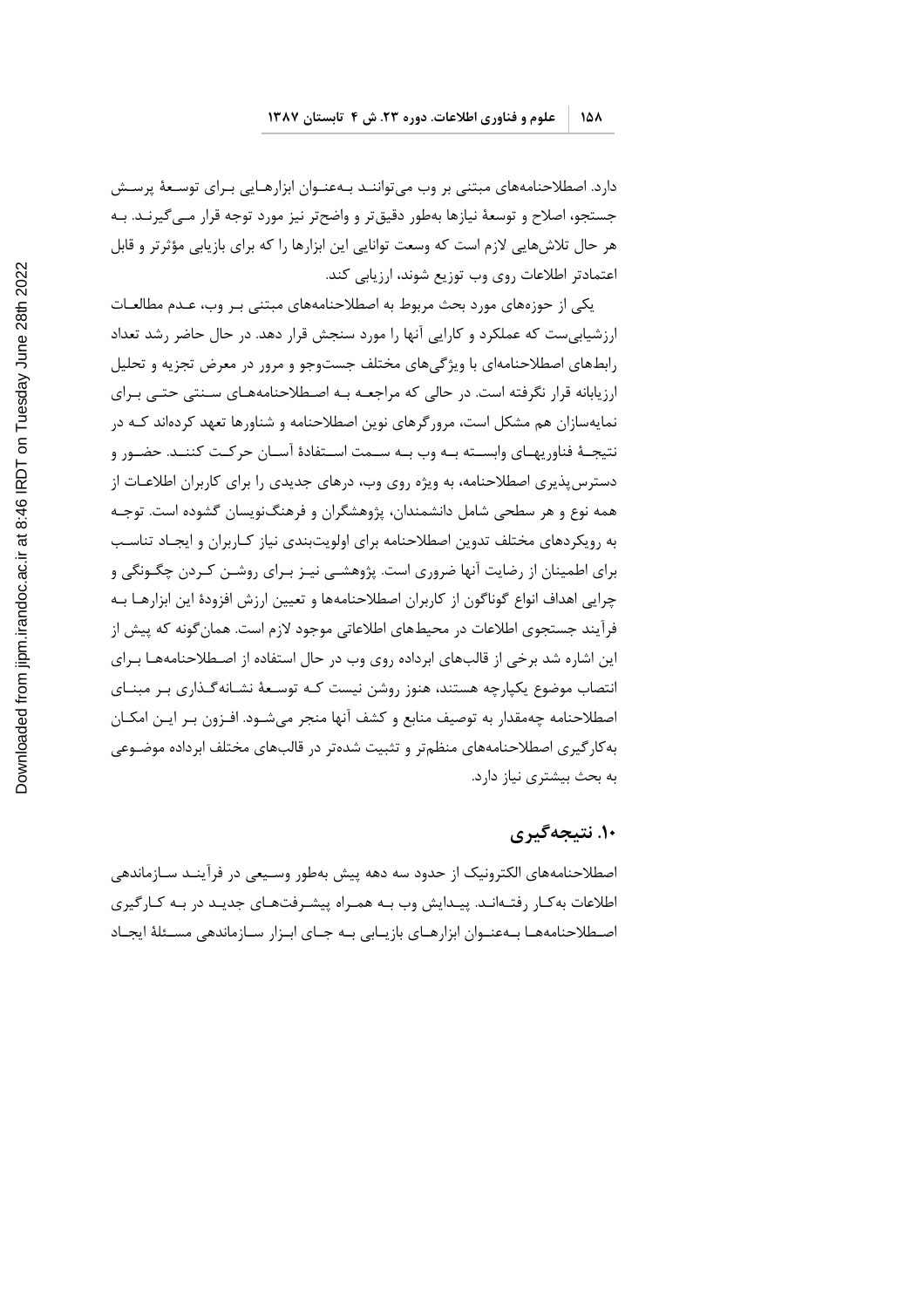اصطلاحنامههای جدید ,ا مطرح کرد. ایـن ابزارهـا راه خـود را در بسـیاری از محـیطهـای سازماندهی و بازیابی اطلاعات یافتهاند. نمونههایی از کاربرد آنها شامل کاربرد اصـطلاحنامه در ابرداده، نمایهسازی تارنماها، صفحات وب، پایگـاههـای قابـل دسـترس وب و موتورهـای کاوشگر وب مشاهده مے شود. تحقیقات بیشتری برای ارزیابی کارآیی اصطلاحنامهها، عملکرد و تـأثیر آنهـا بـهعنـوان ابزارهای سازماندهی گسترده و ابزارهای بازیابی لازم است.

#### ۱۰. منابع:

1. Aitchison, J., A. Gilchrist, and D. Bawden. 1997. Thesaurus Construction and Use: A Practical Manual. Trd ed. London: Aslib.

Y .Art, Design, Architecture, and Media Information Gateway. http://adam.ac.uk/ (accessed Sep.  $\triangle$ ,  $\mathsf{Y} \cdot \mathsf{Y}$ ).

٣. CERES. See Californian Environmental Resources Evaluation System.

F. Californian Environmental Resources Evaluation System Thesaurus. http://ceres.ca.gov/thesaurus/ thesaurus\_tool.html (accessed Sep.  $\Delta$ ,  $\tau \cdot \nu$ ).

Δ. Consumer Health Thesaurus. http://www.cap.org/html/public/thesaurus.html (accessed Sep.  $\triangle$ ,  $\mathbf{Y} \cdot \mathbf{Y}$ ).

5. Controlled vocabularies resource guide. http://www.fit.qut.edu.au/InfoSys/ middle/cont\_voc.html (accessed Sep.  $\Delta$ ,  $\mathbf{r} \cdot \mathbf{v}$ ).

Y. Davies, R. 1995. Publishing thesauri on the World Wide Web: Advances. In Classification Research Proceedings of the vth ASIS SIG/CR Classification Research Workshop Held at the  $\triangle$ <sup>3th</sup> ASIS Annual Meeting, Baltimore, MD, October, ۴۴-۵۴.

A. Engineering Electronic Library, Sweden. http://eels.lub.lu.se (accessed Sep.  $\Delta$ ,  $\mathbf{Y} \cdot \cdot \mathbf{Y}$ ).

9. ERIC search wizard. http://www.ericae.net/scripts/ewiz (accessed Sep.  $\Delta$ ,  $\mathbf{Y} \cdot \cdot \mathbf{Y}$ ).

1. Fidel, R. 1997. Who needs controlled vocabularies? Special Libraries AT  $(Win.): \neg \neg \neg$ .

11. HASSET. See Humanities and Social Science Electronic Thesaurus.

17. Humanities and Social Science Electronic Thesaurus. http://dasun1.essex. ac.uk/services/zhasset.html (accessed Sep.  $\Delta$ , ۲. · ۷).

IT. Jacso, P. 1999. Savvy searchers do ask for direction. Online & CD-ROM Review  $\forall$ r $($  $\forall$ ):  $\forall$  $\forall$ - $\land \forall$ .

15. Koch, T. 1999. Automatic classification and content navigation support for web services. DESIRE II Cooperates with OCLC", June Y... www.oclc.org/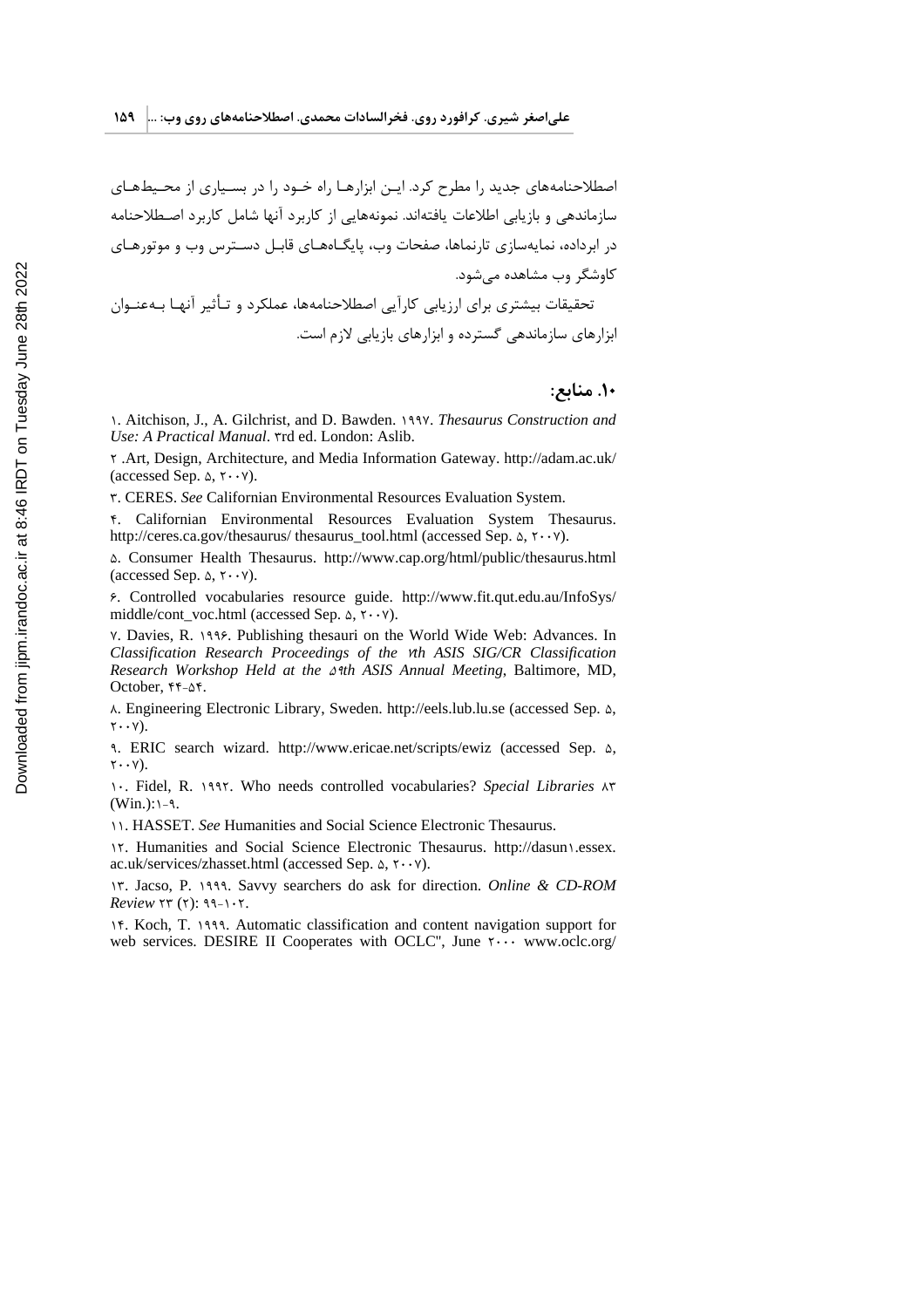18.

oclc/research/publications/reviewPX/koch\_vizinegoetz/ automatic.htm#Zthes (accessed Sep.  $\triangle$ ,  $\mathsf{Y} \cdot \mathsf{Y}$ ).

 $\lambda$ . Koch, T.  $\gamma$ . Quality-controlled subject gateways: definitions, typologies, oclc/research/publications/review٩٨/koch\_vizinegoetz/<br>(accessed Sep. ۵, ٢٠٠٧).<br>\۵. Koch, T. ٢٠٠٠. Quality-controlled subject gateways: d<br>empirical overview. Online Information Review ٢۴ (١): ٢۴empirical overview. Online Information Review  $\tau$  (1):  $\tau$  +  $\tau$  +  $\tau$ .

19. LISAnet (Bowker-Saur). http://www.lisanet.co.uk (accessed Sep. ۵, ۲۰۰۷).

OQ. Medical Subject Heading (MeSH) browser. http://www.nlm.nih.gov/mesh/ MBrowser.html (accessed Sep.  $\Delta$ ,  $\gamma \cdot \gamma$ ).

OX. Milstead, J. OPPX. Thesauri in a full-text world. In *Visualizing Subject Access for st Century Information Resources*, Cochrane, P.A. and Johnson, E., eds., Proceedings of the 1997 Annual Clinic on Library Applications of Data Processing, Graduate School of Library and Information Science, University of IX. Milstead, J. 1991. Thesauri in a for *r Ist Century Information Resou*<br>Proceedings of the 1997 Annual<br>Processing, Graduate School of Lit<br>Illinois, Urbana-Champaign, IL, ۲<sup>1</sup> Illinois, Urbana-Champaign, IL, ٢٨-٣٨.

OP. Multi-thesauri management system. http:// circe.slis.kent.edu/mzeng/ thesaurihome.html (accessed Sep.  $\Delta$ ,  $\gamma \cdot \gamma$ ).<br>  $\gamma \cdot$ . Networked Knowledge Organisati

Networked Knowledge Organisation Systems (NKOS) workshops. www.alexandria. ucsb.edu/~lhill/nkos (accessed Sep.  $\Delta$ ,  $\gamma \cdot \gamma$ ).

T. Nikolai, R. 1999. GenThes: A general thesaurus browser for web-based catalogue systems. www.computer. org/proceedings/meta/1999/papers/69/rnikolai.html (accessed Sep.  $\Delta$ ,  $\gamma \cdot \gamma$ ).

SS. OMNI: Organising Medical Networked Information. http:// omni.ac.uk/ (accessed Sep.  $\Delta$ ,  $\gamma \cdot \gamma$ ).

SR. Ovid Technologies. http://demo.ovid.com/demo/ovidWeb/ ovidWeb.cgi (accessed Sep.  $\triangle$ ,  $\overline{Y} \cdot \overline{Y}$ ).

**YF. SOSIG. See Social Science Information Gateway.** 

ST. Social Science Information Gateway. http://www.sosig.ac.uk (accessed Sep.  $\Delta$ ,  $\Upsilon \cdot \cdot \Upsilon$ ).

SW. SNOMED. *See* Systematized Nomenclature of Medicine.

YV. Systematized Nomenclature of Medicine. http:// ncvhs.hhs.gov/ 99. AVta.htm (accessed Sep.  $\triangle$ ,  $\mathsf{Y} \cdot \mathsf{Y}$ ).

SX. NDAD. *See* UK National Digital Archive Datasets.

SP. UK National Digital Archive Datasets. Thesaurus http://ndad.ulcc.ac.uk/ search/thesaurus.htm (accessed Sep.  $\Delta$ ,  $\gamma \cdot \gamma$ ).

RU. UMLS. *See* Unified Medical Language System.

RO. Unified Medical Language System Metathesaurus. http://www.nlm.nih.gov/ pubs/factsheets/umlsmeta.html (accessed Sep.  $\Delta$ ,  $\gamma \cdot \gamma$ ).<br>  $\gamma \gamma$ . Workshop of electronic thesauri: Plann

Workshop of electronic thesauri: Planning for a standard. http://www.niso.org/ thesau\\.html (accessed Sep.  $\Delta$ ,  $\gamma \cdot \gamma$ ).